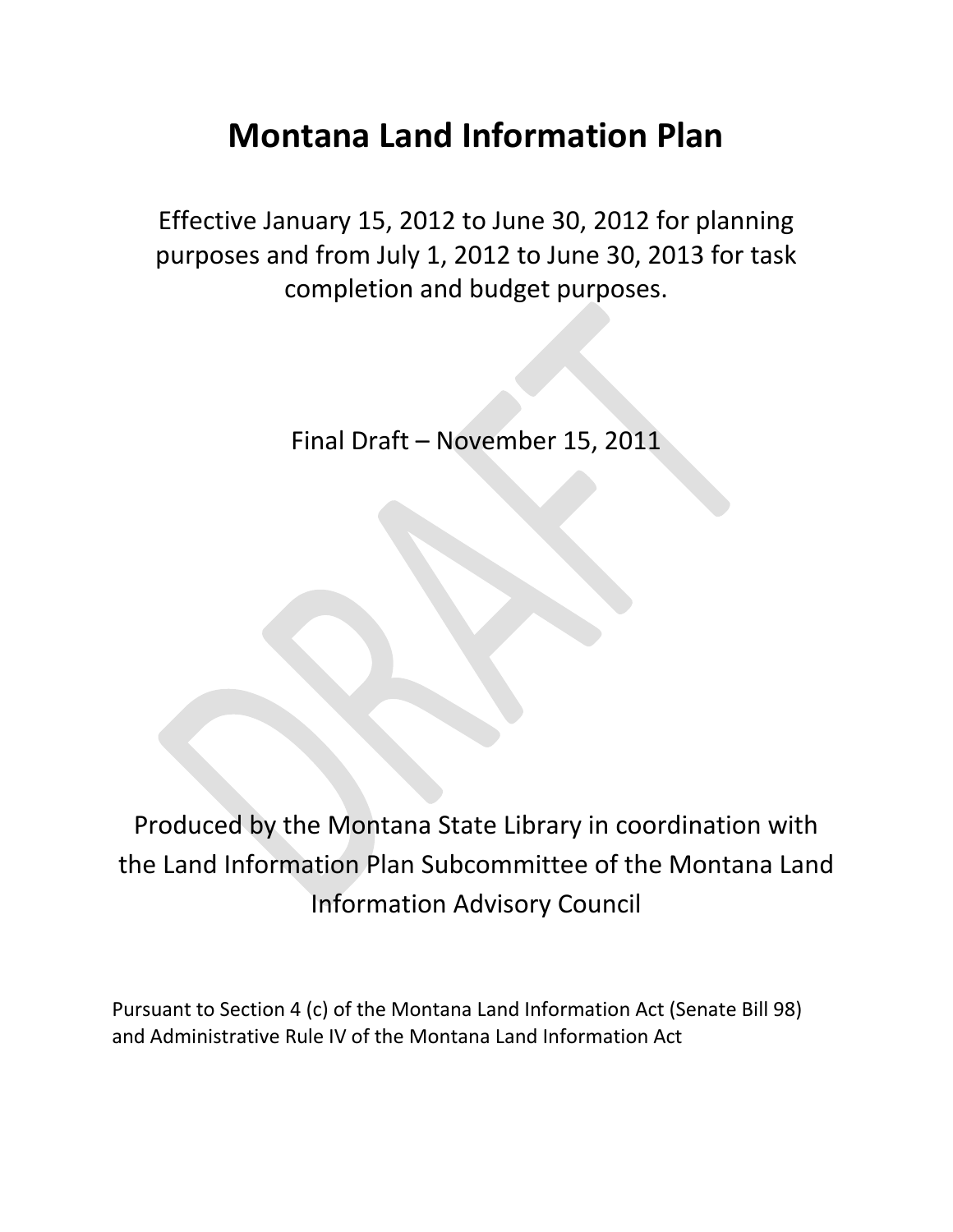## <span id="page-1-0"></span>*Table of Contents*

| A1 - MLIA administration is conducted using efficient an accountable methods.  6                    |
|-----------------------------------------------------------------------------------------------------|
| A2-MSDI Framework layers are developed, integrated, maintained, disseminated and preserved in       |
| A3 - Statewide GIS coordination, outreach and education is targeted to reach prioritized sectors of |
|                                                                                                     |
|                                                                                                     |
|                                                                                                     |
|                                                                                                     |
|                                                                                                     |
|                                                                                                     |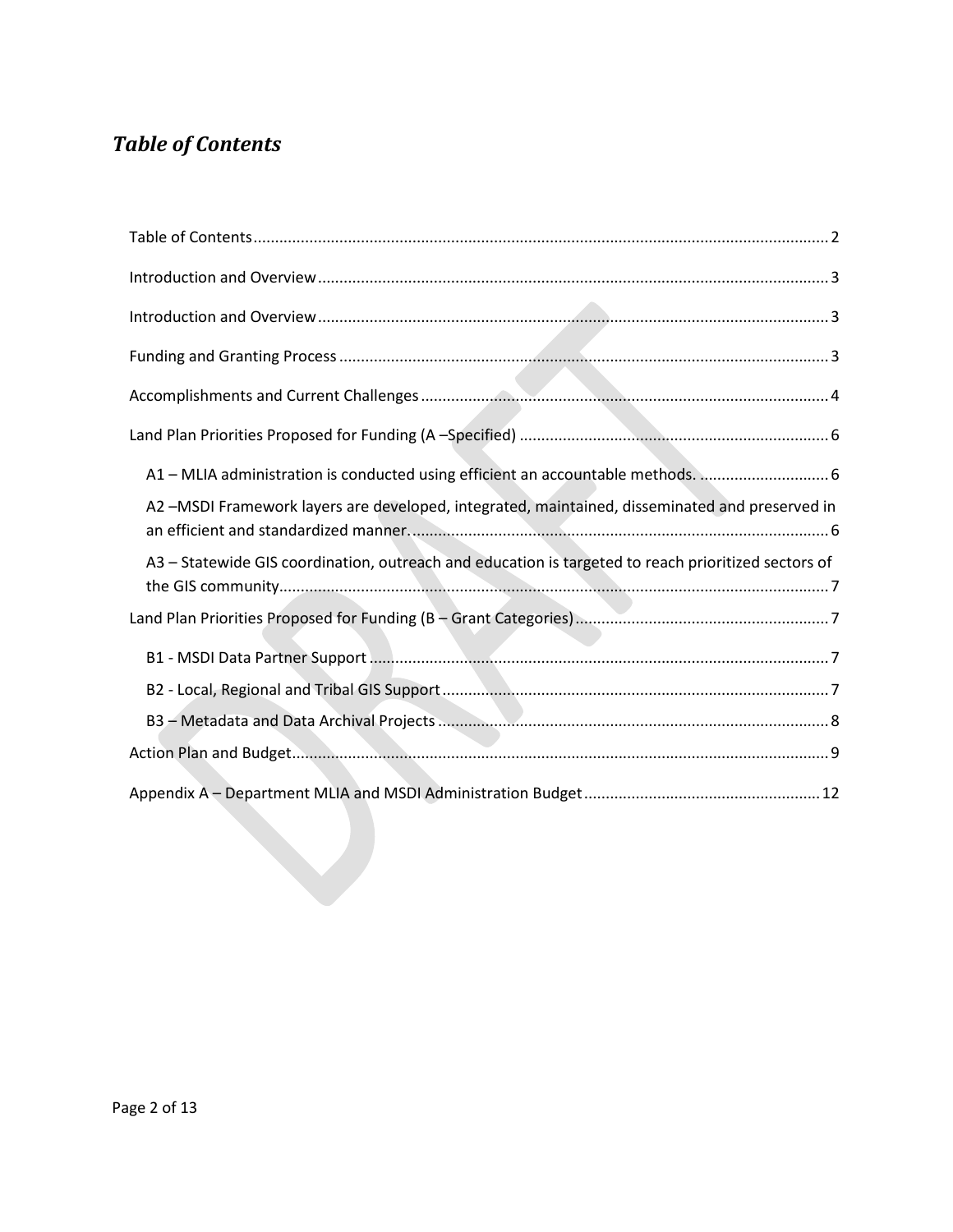## <span id="page-2-0"></span>*Introduction and Overview*

The Montana Land Information Act (MLIA) requires that an annual land information plan be prepared that describes Montana's priority *needs* in regard to collection, maintenance, and dissemination of land information (MCA 90-1-404(c)). Those priority needs are used in part to allocate funds from the state land information account. In order to define the priority needs the Montana State Library (MSL) has solicited advice from the Montana Land Information Advisory Council (MLIAC), the Montana Spatial Data Infrastructure (MSDI) Theme Stewards, and other stakeholders. Priorities must be consistent with the intent of the MLIA which recognizes the importance of digital land information for all sectors of Montana society. It also recognizes the need to ensure that digital land information is:

- Collected consistently in accordance with standards;
- Maintained accurately in accordance with standards;
- Made available in common ways for all potential uses and users, both private and public

The purpose of the annual Land Plan is to announce, describe, and fund priorities for the coming year.

Through publication of this plan MSL, in cooperation with the MLIAC and other stakeholders announces to the GIS community the proposed priorities for expenditure of MLIA funds for the next fiscal year. Priorities are generally driven by the factors described in the section [Accomplishments and](#page-3-0) [Current](#page-3-0)  [Challenges.](#page-3-0) The priorities contained in the section Land Plan Priorities Proposed for Funding  $(A -$ [Specified\)](#page-5-0) describe tasks that are deemed critical to the day to day operation of Montana GIS. The priorities contained in the section [Land Plan Priorities Proposed for Funding \(B –Grant Categories\)](#page-6-1) are broader categories that strengthen the overall Montana GIS infrastructure. Local, Regional and Tribal jurisdictions are encouraged to apply for funding for projects in these categories through a grant process. MLIA also requires that the annual plan contain a proposed budget that will address the priority needs and accomplish the objectives of the plan. The total estimated budget is compiled from the budget line items in the sectio[n Action Plan and Budget](#page-8-0) and listed as a total at the end of that section. Finally MLIA also requires that a budget be submitted to carry out the duties associated and assigned under 90-1-404 (previously called the GIS coordination budget). While not specifically required as part of the annual land plan MSL respectfully submits this as Appendix  $\overline{A}$  of this plan.

By defining annual priorities the plan also provides a roadmap that is intended to guide the efforts of MSL, MLIAC, MSDI Theme Stewards, the Montana Association of Geographic Information Professionals (MAGIP) and others interested in furthering the interests of GIS in Montana.

## <span id="page-2-1"></span>*Funding and Granting Process*

In lieu of an application for funds, in order to accomplish the priority goals in section A, MSL will submit a work plan by March 1, 2012 which will include a MSDI work plan  $(A2.1, page 6)$  for Council review and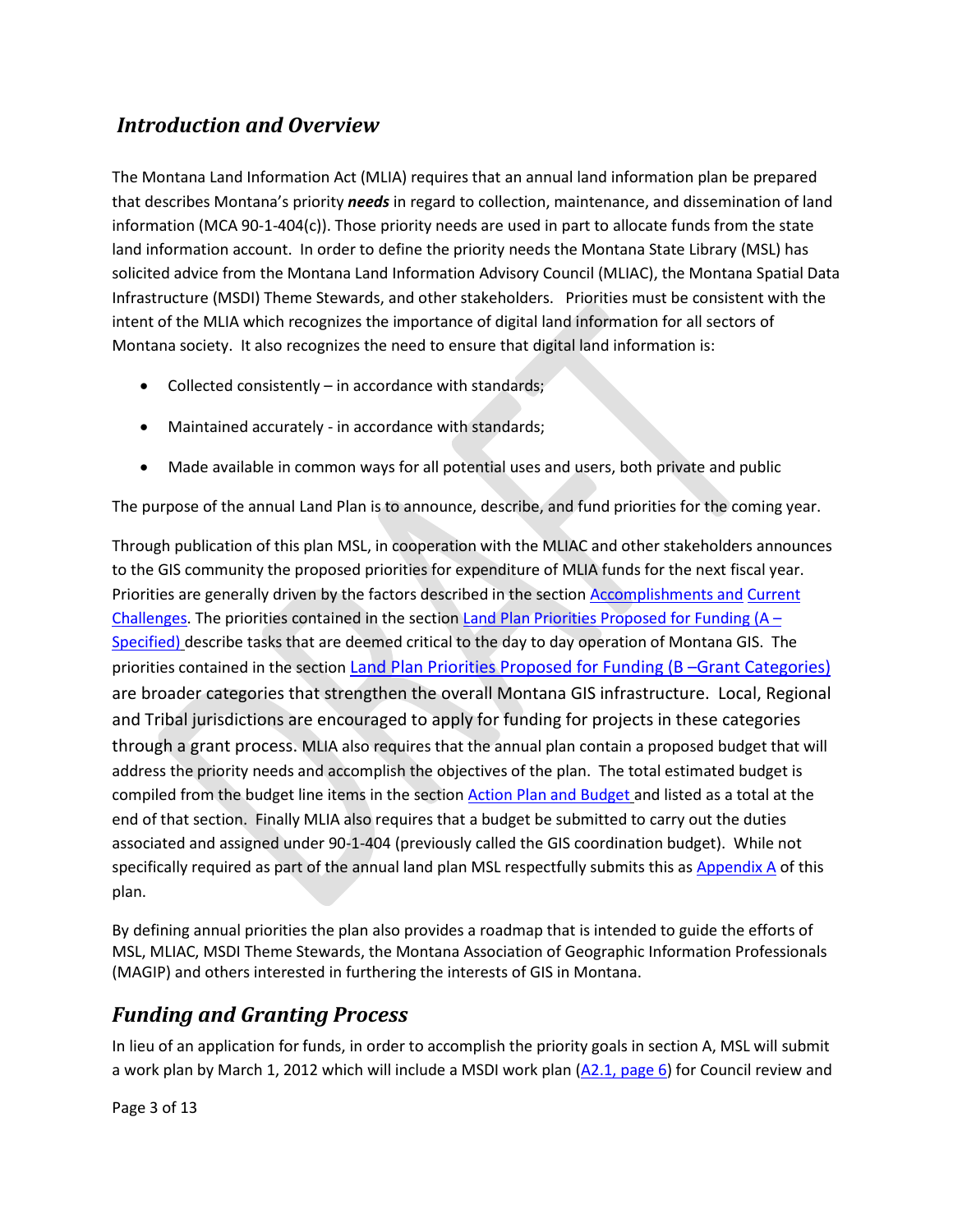input that will document how MSL intends to accomplish these goals. Some tasks within the work plan may be undertaken by a party other than MSL however MSL will assume ultimate accountability. For Grant Categories in category B the application process will consist of a standard MLIA grant application materials, addressing the priority grant categories identified in the plan.

## <span id="page-3-0"></span>*Accomplishments and Current Challenges*

The organizational structure surrounding general GIS coordination and MSDI oversight have undergone significant change over the past year based on the recommendations of the Governor's Office of Budget and Program Planning's (OBPP) GIS Taskforce. Those recommendations as enacted moved the duties associated with MLIA and oversight of the MSDI to MSL. Assuming that this organizational change results in improved services and efficiencies as envisioned, this should be regarded as a major accomplishment. While the organizational structure has changed the policy and technical issues surrounding GIS have not changed to any great degree and in many cases issues identified in the last two years remain unresolved. In 2010 the Montana Land Information Council reviewed the 2009 MSDI Theme Steward's report and identified four major areas where policy issues reside and need attention. They were funding, marketing, training and data integration and standardization. Not surprisingly, these issues correlate closely with the goals and objectives of past land plans, and continue to define the priority needs in this year's plan.

While sometimes debated internally, Montana's GIS coordination efforts have generally been recognized and lauded both regionally and nationally. In the past year Montana joined with Idaho through a Federal Geographic Data Committee (FGDC) grant to broaden the scope of the Montana Control Point Database and web application to include Idaho geodetic control and develop a joint business plan. Montana, through and effort by the State Information Technology Services Division (SITSD) is leading a multi-state GIS Cloud Computing feasibility study and procurement process. The Natural Resource Information System (NRIS) became a full partner of the Geospatial Multistate Archives and Preservation Program (GeoMAPP), a Library of Congress funded effort to develop archival best practices for GIS data. Now joined administratively, the Montana Base Map Service Center (BMSC) and NRIS serve as the primary points of contact for national, regional, state, and other GIS coordination groups (MCA 90-1-404 (i)) . This coordination role which includes administering the MLIA through planning, grant administration and MLIAC support, general MSDI oversight, outreach, education and marketing must continue in State fiscal years 2012 and 20 13.

The GIS community must find better ways to communicate efforts and accomplishments that have embedded GIS technology in the core business processes of government and provide Montana citizens with location based services that are fast becoming common place in internet applications they access. Recently MSL provided a draft MSDI work plan to the council that contained some initial ideas for marketing and outreach. Those efforts must come to fruition this year to inform policy makers if any progress on acquiring additional base funding is to be expected.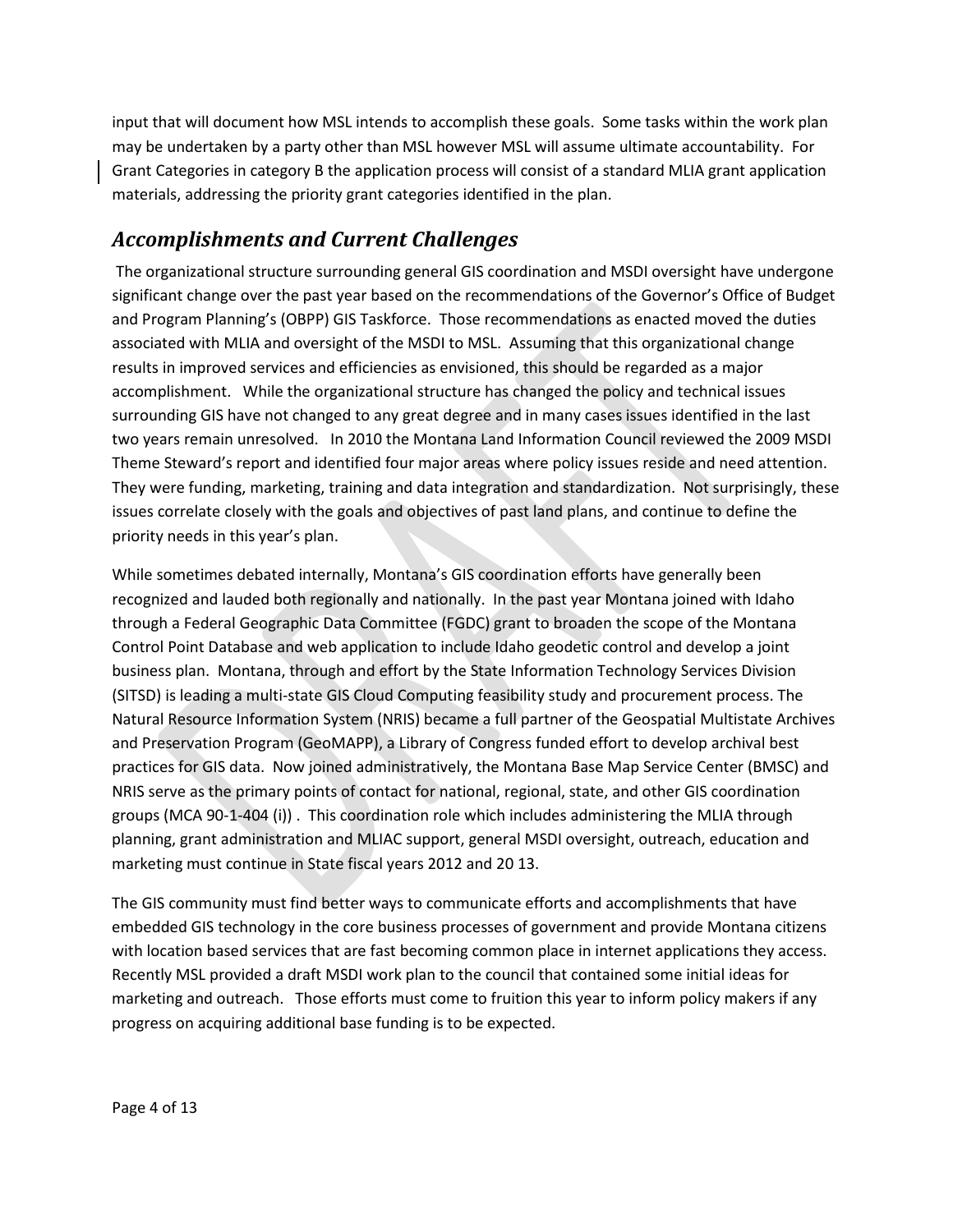Obtaining stable and ongoing funding for MSDI from sources other than MLIA account continues to be a challenge. Several MSDI themes rely on MLIA funding for all or parts of the creation, integration, maintenance and/or dissemination processes. Last year the Administrative Boundaries, Cadastral, Geodetic Control, Hydrography, Land Cover, Structures, Transportation received all or major portions of their budgets through MLIA grants. The Wetlands theme, while leveraging additional federal financial support, continues to receive annual MLIA funding. Without additional sources of income this biennium the state's MSDI investment must again be substantially supported through MLIA in FY13. Reliable data integration and standardization will come about over time as reliable funding sources are found that legitimize MSDI as the state's geographic infrastructure. MSDI Stewards must document their needs and priorities as well as intended actions in an annual MSDI work plan. A major effort to broaden funding sources must be undertaken by MSL, MLIAC and MSDI Stewards with ground roots support of the GIS community and private sector core users including the real estate, banking and insurance industries



Page 5 of 13 Support for MSDI data partners is critical to the Montana GIS enterprise. These partners are considered the most reliable and accurate source for data content for many multi-jurisdictional MSDI themes such as Administrative Boundaries, Cadastral, Transportation and Addressed Structures. Partners may be state agencies, local and tribal governments, and in some cases federal agencies (although not eligible for MLIA funding). Support for data partners is needed both financially and through technical knowledge transfer. In FY11 Gallatin, Lake and Carbon County obtained grants that supported MSDI geodetic control and addressing efforts. Knowledge transfer is primarily accomplished through education and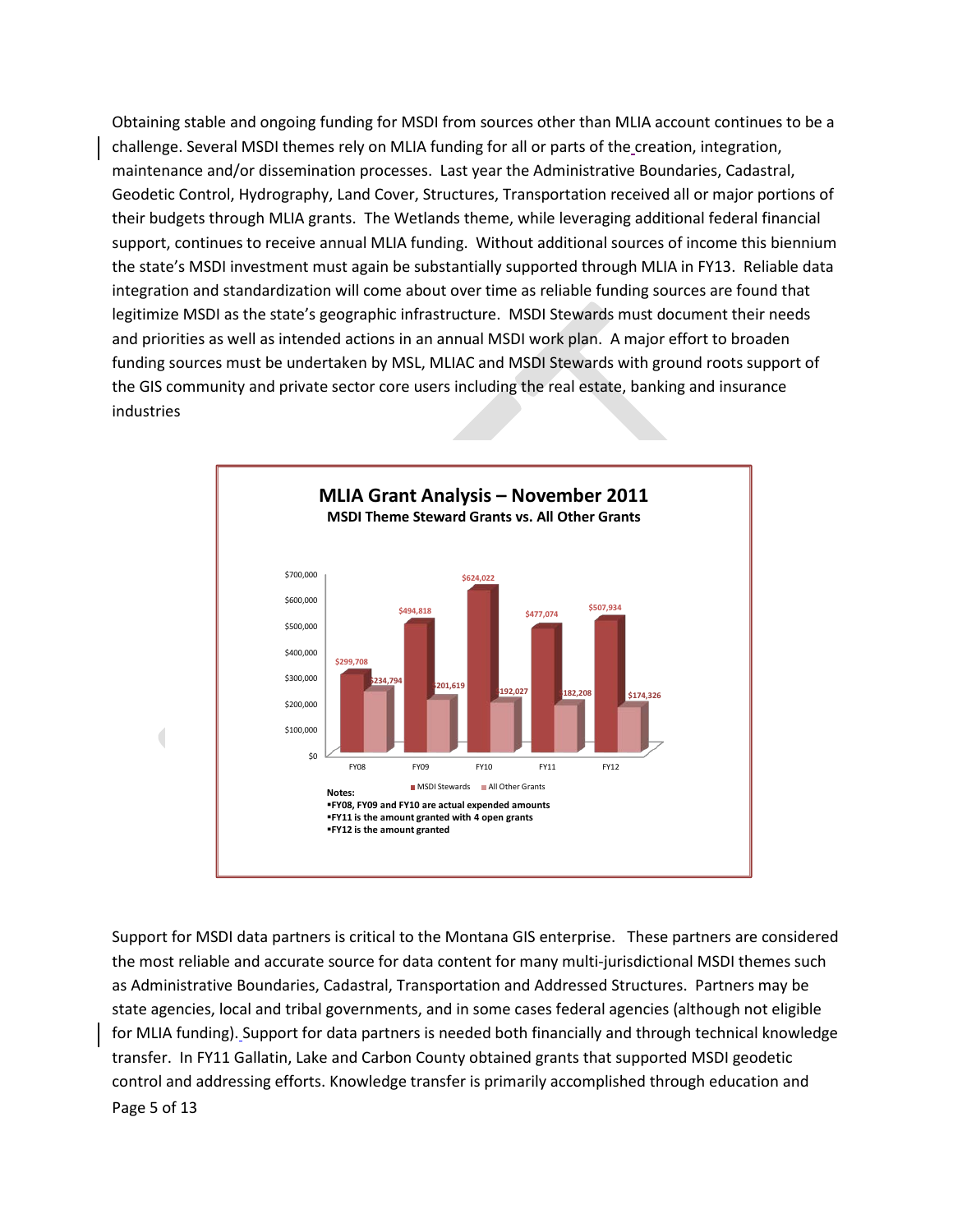outreach efforts as well as the professional development efforts of MAGIP. **MSDI Theme Stewards must support data partners through on-site visits, on-line training and other opportunities** that promote technology transfer and a plan to accomplish such outreach should be contained in the MSDI work plan. MLIA grants for MSDI data partners including local and tribal governments and contributing state agencies must continue to be available.

As a way to support a grass roots GIS approach in Montana, projects that leverage MLIA funds to collect, maintain and disseminate data and embed GIS into business processes remain solid investments. These projects may support MSDI and/or other jurisdictional priorities. By supporting these projects the federation gains the ear of important policy makers like county commissioners and tribal councils. FY11 MLIA grants to Butte-Silver Bow County to help improve their digital representation of sanitary sewer infrastructure and to the Chippewa-Cree Tribe to collect the geography of their cultural history help build the bond between State and Local GIS. In 2012 we propose to continue offering grants in this category to eligible agencies that need to enhance their GIS capacity. These grants can be local or regional in nature with single applicants or a consortium of applicants.

Finally, data discovery is only as good as the published metadata made available to the Montana GIS Portal. While all projects funded under MLIA are required to write and expose standardized metadata there remain large data holdings still unpublished. Additionally data holdings of historical value are being lost as they are replaced with more current data without standard archival methods. We recommend that MLIA funds be made available via grants to partners who wish to expose data through the Montana GIS Portal via standardized metadata or archive data of high temporal value.

## <span id="page-5-0"></span>*Land Plan Priorities Proposed for Funding (A –Specified)*

In order to fulfill the purpose of the act and support current MSDI efforts, MLIAC has identified the following specific Land Plan priorities (goals) for state FY 2013.

#### <span id="page-5-1"></span>**A1 – MLIA administration is conducted using efficient an accountable methods.**

A1.1 - Carry out the duties of the department as described in [MCA 90-1-404](http://data.opi.mt.gov/bills/mca/90/1/90-1-404.htm) (a) through (m)

A1.2 – Lead the development of a 2013 GIS enterprise legislative package which includes modification of the MLIA to accommodate administration change and provides equitable funding solutions and marketing components that solicit grass roots support.

#### <span id="page-5-2"></span>**A2 –MSDI Framework layers are developed, integrated, maintained, disseminated and preserved in an efficient and standardized manner.**

A2.1 - MSDI Theme Stewards will develop an annual MSDI work plan, to be incorporated into a MSL work plan that prioritizes actions, supports data partners and identifies funding needs.

A2.2 - MSDI Theme Stewards and Leads will conduct new data collection, ongoing maintenance data discovery through the Montana GIS Portal, data delivery via download and web services, archival assessment and other projects as per the MSDI work plan (A2.1).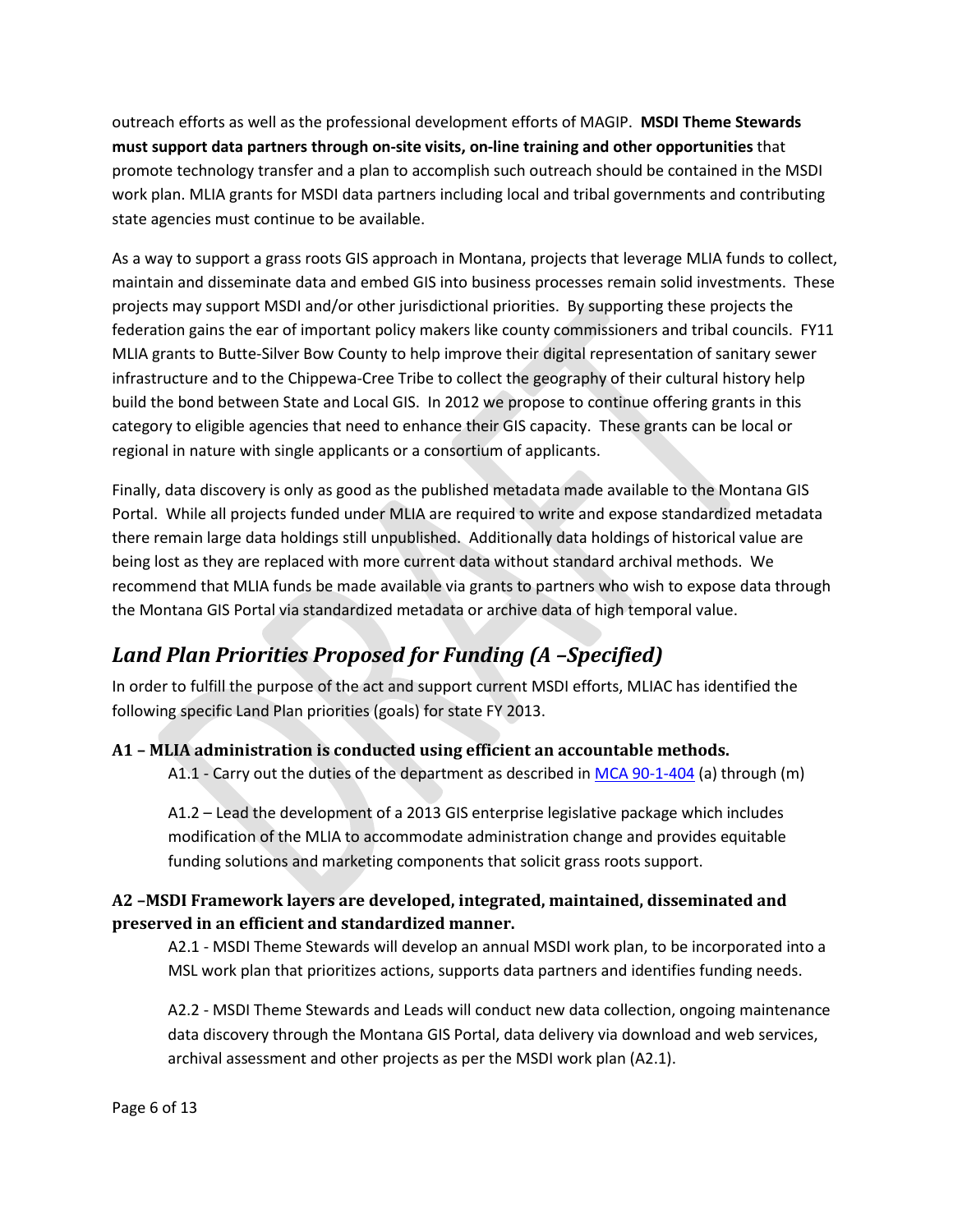A2.3 - MSDI Theme Stewards shall support data partners through on-site visits, on-line training and other opportunities that promote technology transfer.

A2.4 – Working through MSL, develop a MSDI data archive

#### <span id="page-6-0"></span>**A3 – Statewide GIS coordination, outreach and education is targeted to reach prioritized sectors of the GIS community.**

 $A3.1 -$  Develop targeted marketing materials to support the legislative package i[n A 1.2.](#page-5-1)

A3.2 - Develop targeted marketing materials to support MSDI.

A3.3 - Preserve and improve relationships with MSDI data providers through support and local visits that foster knowledge transfer.

A3.4 - Attend appropriate meetings and conferences including the Montana Association of Counties, Montana Association of Planners, Montana State IT Conference, MAGIP Intermountain Conference and Technical Session, the National States Geographic Information Council and other meetings of subject matter experts.

A3.5 – Provide technical consulting to users of GIS software and MSDI services.

## <span id="page-6-1"></span>*Land Plan Priorities Proposed for Funding (B – Grant Categories)*

In order to fulfill the purpose of the act MSL has identified and prioritized the following grant categories for FY13.

#### <span id="page-6-2"></span>**B1 - MSDI Data Partner Support**

Data partners should receive funding support and outreach that enables and enhances partnership opportunities:

B1.1 - MSDI data partners contributing to statewide framework data partners may apply for grants according to the published MLIA grant application process

B1.2 - Those data partners must work in advance with the MSDI Theme Stewards to provide data in common formats that promote data integration.

#### <span id="page-6-3"></span>**B2 - Local, Regional and Tribal GIS Support**

Investments that leverage local, regional, state and tribal matching funds and in-kind time and talent that builds toward a strong Montana GIS federated enterprise:

B2.1 - Regional GIS consortiums that leverage a multi-jurisdictional approach to problem solving and GIS analysis can demonstrate the value of GIS to policy makers.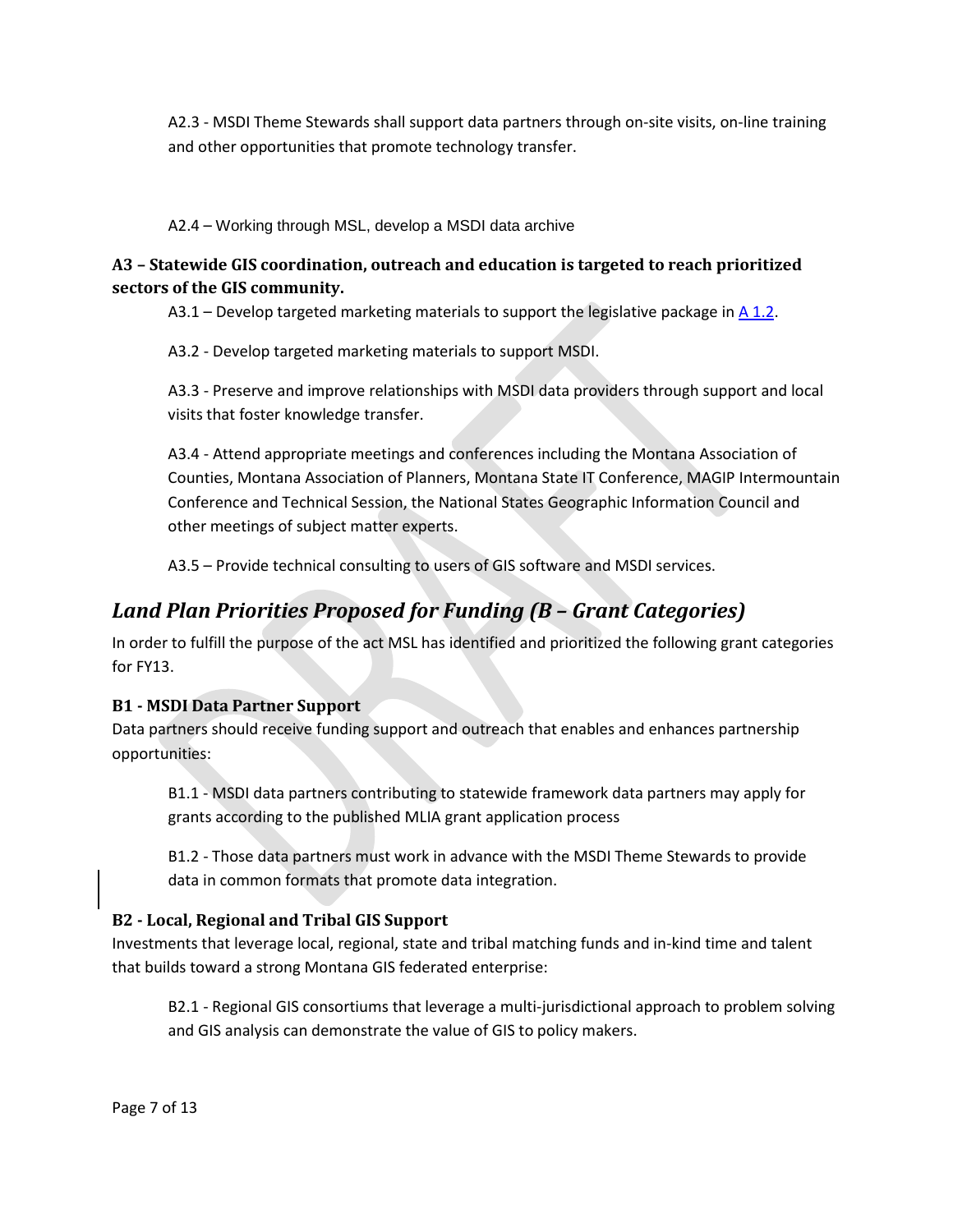B2.2 - Localized GIS solutions that demonstrate the value of GIS in improving the quality of life for Montana citizens build grass roots support for location based services.

#### <span id="page-7-0"></span>**B3 – Metadata and Data Archival Projects**

Investments that foster data discovery through common, standardized metadata and archival methods:

B3.1 - Statutorily qualified Organizations that wish to expose spatial data holding to the public by producing standardized metadata and publishing it through the Montana GIS Portal

B3.2 Organizations working in partnership with the Montana State Library to archive spatial data with standard methodologies that promote discovery of the archives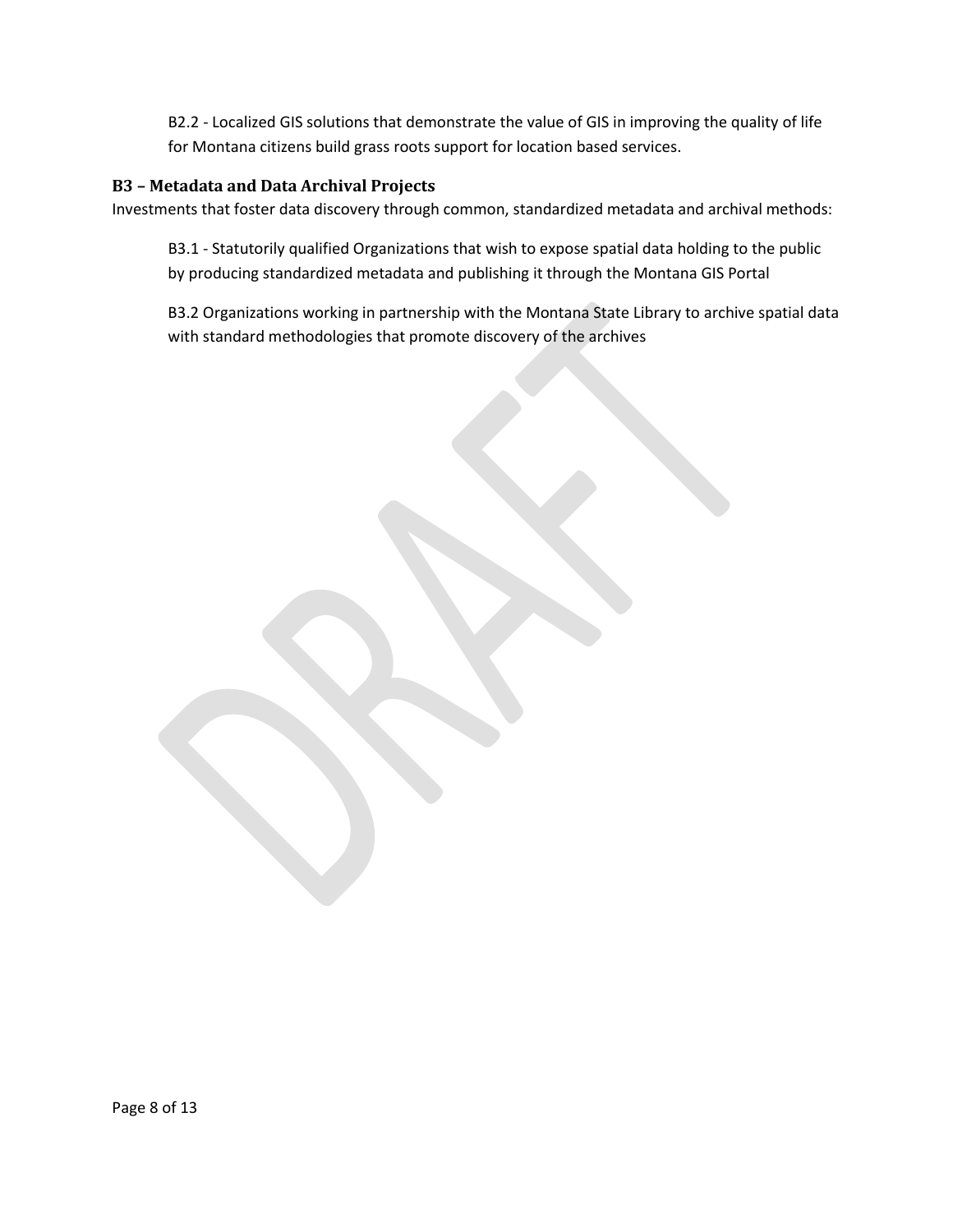## <span id="page-8-0"></span>*Action Plan and Budget*

Both specified tasks and grant categories may be funded by a combination of MLIA and other sources. The primary source of funding for the specified tasks during the time frame of this land plan continues to be the account created by the MLIA. Administrative rule governing that account states:

*(1) "Available grant funds" means the balance of the Montana land information account on March 31 of each fiscal year, plus an estimate of not-yet-deposited state funds held by counties as of that date, less the department's budget associated with duties and responsibilities defined in 90-1-404, MCA, for the fiscal year and any funds committed to grants.*

MSL, in consultation with the Council, will determine the available grant funds according to administrative rule. Rolled over excess funds from past years occasionally result in a fund balance that will exceed the estimated land plan budget. MSL may submit a revised work plan for Council review that contains additional specified tasks or grant opportunities consistent with the purpose of the MLIA.

#### **A-Specified: \$750,000**

#### **A1 - MLIA administration is conducted using efficient an accountable methods**

- a. Tasks described in A1 [\(page 6\)](#page-5-1) including the duties as described in MCA 90-1-404 (a) through (m)
- b. Responsible Party is: MSL
- c. Budget Line: \$240,000
- d. Anticipated Funding Source: MLIA

#### **A2 - MSDI Framework layers are developed, integrated, maintained, disseminated and preserved in an efficient and standardized manner.**

- a. Conduct work as described in  $A2$  (pages 6 and 7)
- b. Responsible party is: MSL
- c. Budget Line: \$450,000
	- c.1 Framework data creation \$100,000, (MSDI stewards/leads)
	- c.2 Framework data integration and maintenance \$300,000, (MSDI stewards/leads)
	- c.3 Framework dissemination and archival \$50,000 (MSDI stewards/leads)
- d. Anticipated funding source: MLIA

#### Page 9 of 13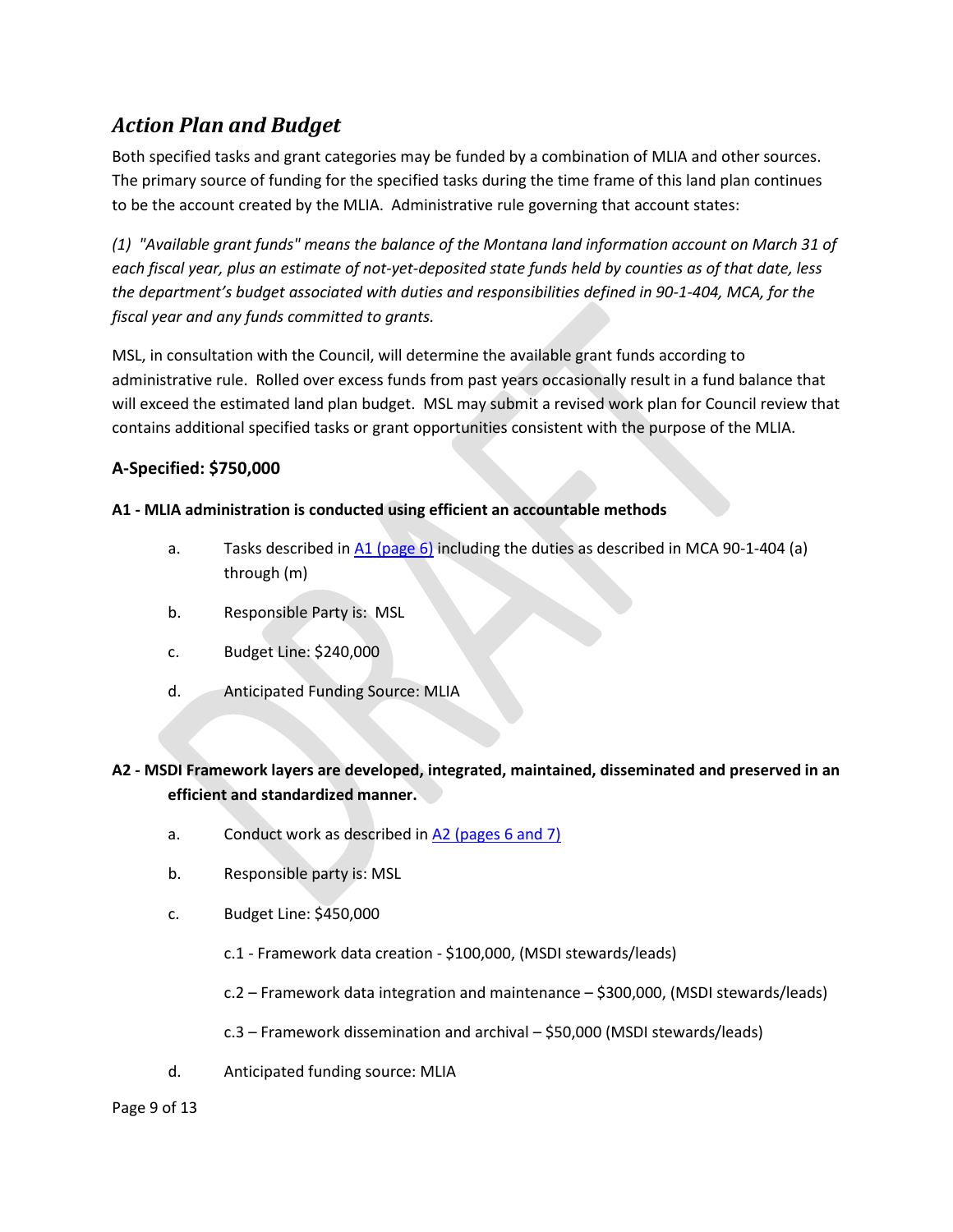**A3 - Statewide GIS coordination, outreach and education is targeted to reach prioritized sectors of the GIS community.**

- a. Conduct GIS coordination, marketing, outreach and education as described i[n A3 \(page](#page-6-0)  [7\)](#page-6-0)
- b. Responsible party is: MSL
- c. Budget Line: \$60,000

c.1 - Develop targeted marketing materials to support the legislative package in A 1.2. - \$5,000

c.2 - Develop targeted marketing materials to support MSDI - \$5,000

c.3 - Preserve and improve relationships with MSDI data providers through support and local visits that foster knowledge transfer - \$30,000

- c.4 Attend appropriate meetings and conferences \$10,000
- c.5 Provide technical consulting to users of GIS software and MSDI services \$10,000
- d. Anticipated funding source: MLIA, existing MSL marketing

#### **B- Grant Categories: \$300,000 (budget line items may vary based on grant applications submitted)**

#### **B1 - MSDI Data Partner Support**

- a. Support Land Plan Grants MSDI Support Category
- b. Responsible party is: Grant Recipients
- c. Budget Line: \$ 150,000
- d. Anticipated funding source: MLIA

#### **B2 - Support Local, Regional and Tribal GIS Infrastructure**

- a. Support Land Plan Grants Local and Regional Infrastructure Category
- b. Responsible party is: Grant Recipients
- c. Budget Line: \$120,000

Page 10 of 13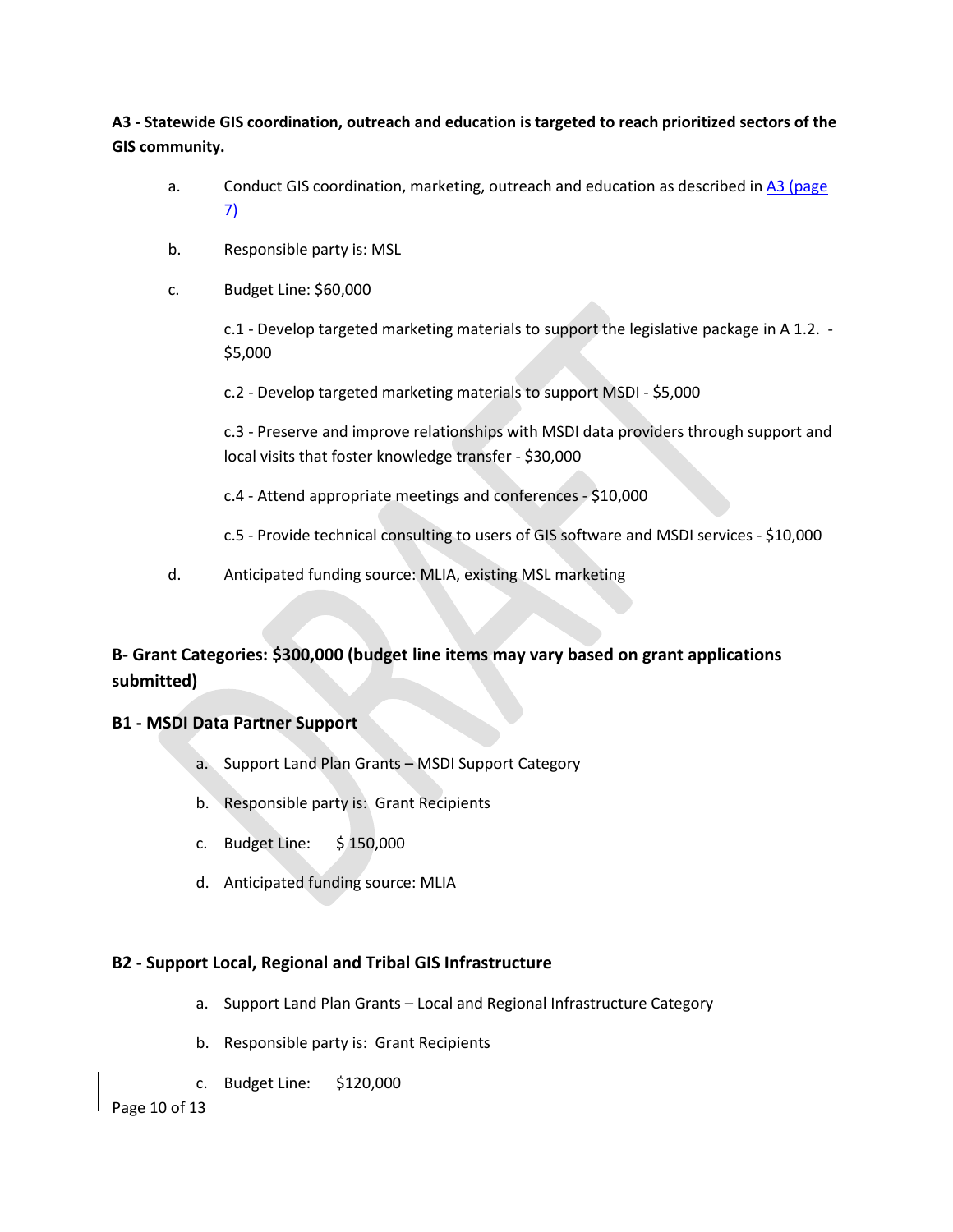- d. Anticipated funding source: MLIA
- B3 Encourage Metadata and Archival Efforts
	- a. Support Land Plan Grants Metadata and Archival Category
	- b. Responsible party is: Grant Recipients
	- c. Budget Line: \$30,000 (approximate)
	- d. Anticipated funding source: MLIA

The total budget to accomplish the tasks contained within this plan \$1,050,000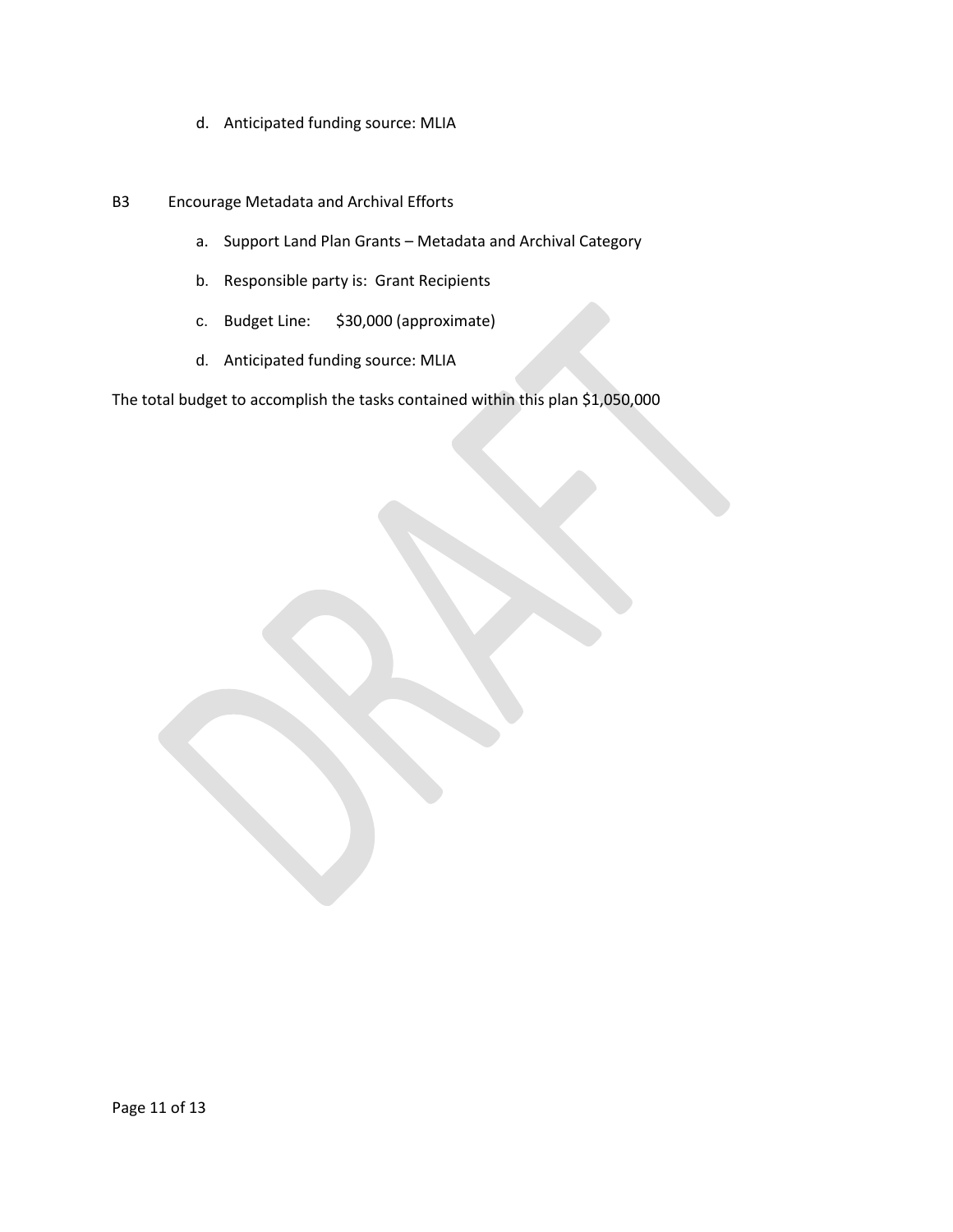## <span id="page-11-0"></span>*Appendix A – Department MLIA and MSDI Administration Budget*

(Budget is the FY 12 budget, current as of November 15, 2011. It was used as a tool to estimate the Land Plan budget for FY13)

| DRAFT FY12 General Administrative Budget for MLIA and MSDI (formerly called GIS Coordination)<br><b>November 15, 2011</b> |               |                    |                     |                 |                     |  |
|---------------------------------------------------------------------------------------------------------------------------|---------------|--------------------|---------------------|-----------------|---------------------|--|
|                                                                                                                           |               |                    |                     | <b>MLIAC</b>    |                     |  |
|                                                                                                                           |               |                    |                     | Council         |                     |  |
|                                                                                                                           | Coordination  | <b>MLIA Grants</b> | <b>Other Grants</b> | <b>Expenses</b> | <b>Total Budget</b> |  |
| <b>Budget Category</b>                                                                                                    | <b>Budget</b> |                    |                     |                 |                     |  |
| <b>Personal Services</b>                                                                                                  |               |                    |                     |                 |                     |  |
| 2 FTE - BMSC Chief and GIS Staff                                                                                          |               |                    |                     |                 |                     |  |
| <b>Support Analyst</b>                                                                                                    | 179,871.00    |                    |                     |                 |                     |  |
| .5 FTE - MSL Central Services                                                                                             | 12,000.00     |                    |                     |                 |                     |  |
| 4 FTE - Theme Stewards                                                                                                    |               | 300,472.00         |                     |                 |                     |  |
| <b>Total Personal Services</b>                                                                                            | 191,871.00    | 281,902.00         | 18,570.00           |                 | 492,343.00          |  |
| Operating                                                                                                                 |               |                    |                     |                 |                     |  |
| <b>Supplies</b>                                                                                                           | 300.00        | 900.00             |                     | 1,000.00        |                     |  |
| Equipment                                                                                                                 |               |                    |                     |                 |                     |  |
| Rent                                                                                                                      |               |                    |                     |                 |                     |  |
| Communications                                                                                                            | 2,000.00      |                    |                     |                 |                     |  |
| <b>ITSD fixed costs</b>                                                                                                   | 36,135.00     | 14,781.00          |                     |                 |                     |  |
| Repair & Maintenance                                                                                                      |               |                    |                     |                 |                     |  |
| Other                                                                                                                     |               |                    |                     |                 |                     |  |
| Travel - In State                                                                                                         | 3,000.00      | 9,800.00           | 2,100.00            | 2,000.00        |                     |  |
| Travel-Out of State                                                                                                       | 2,000.00      |                    |                     |                 |                     |  |
| <b>Professional Development</b>                                                                                           | 3,000.00      |                    |                     |                 |                     |  |
| <b>Professional Services</b>                                                                                              |               | 22,500.00          | 121,830.00          |                 |                     |  |
| <b>MSDI Hosted Infrastructure</b>                                                                                         | 54,730.00     |                    |                     |                 |                     |  |
| Software - ESRI ELA                                                                                                       | 8,183.00      | 7,500.00           |                     |                 |                     |  |
| Software - Other - Data                                                                                                   |               |                    |                     |                 |                     |  |
| Interoperability & FME                                                                                                    |               | 1,800.00           |                     |                 |                     |  |
| Meetings                                                                                                                  |               |                    |                     | 2,000.00        |                     |  |
| <b>Total Operations</b>                                                                                                   | 109,348.00    | 57,281.00          | 123,930.00          | 5,000.00        | 295,559.00          |  |
| <b>Total</b>                                                                                                              |               |                    |                     |                 | 787,902.00          |  |
|                                                                                                                           |               |                    |                     |                 |                     |  |
| Revenue                                                                                                                   |               |                    |                     |                 |                     |  |
| <b>Coordination Funds</b>                                                                                                 | 240,000.00    |                    |                     |                 |                     |  |
| MLIA Grants (4)                                                                                                           | 317,647.00    |                    |                     |                 |                     |  |
|                                                                                                                           |               |                    |                     |                 |                     |  |

Page 12 of 13